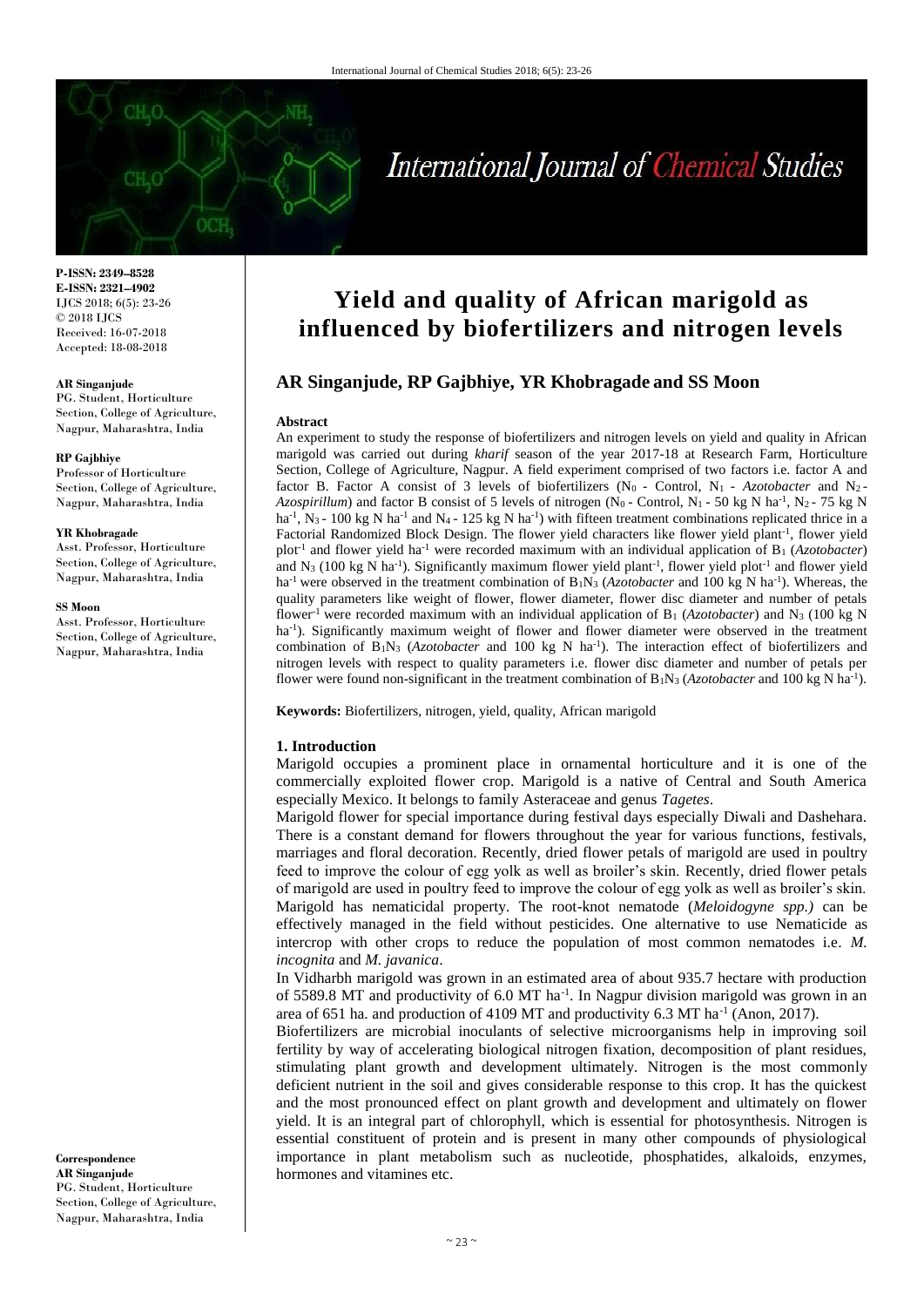## **Materials and Methods**

The present investigation was carried out during *kharif* season of the year 2017-18 at Research Farm, Horticulture Section, College of Agriculture, Nagpur to study the effect of biofertilizers and nitrogen levels on growth and flowering in African marigold. A field experiment comprised of two factors i.e. factor A and factor B. Factor A consist of 3 levels of biofertilizers (N0-Control, N1 - *Azotobacter* and N2 - *Azospirillum*) and factor B consist of 5 levels of nitrogen (N0 - Control, N<sub>1</sub> - 50 kg N ha<sup>-1</sup>, N<sub>2</sub> - 75 kg N ha<sup>-1</sup>, N<sub>3</sub> - 100 kg N ha<sup>-1</sup> <sup>1</sup> and N<sub>4</sub> - 125 kg N ha<sup>-1</sup>) with fifteen treatment combinations replicated thrice in a Factorial Randomized Block Design. The seeds of African marigold var. African Double Orange were obtained from Horticulture Section, College of Agriculture, Nagpur. The seeds were sown 30 days before the actual transplanting date on previously sterilized raised bed and seedlings were prepared. The beds were prepared thoroughly by mixing soil with farm yard manure and linden powder. Seeds were treated with fungicide for healthy growth of seedlings and sown in lines at 10 cm spacing and 2-3 cm deep in the soil. Seeds were then gently covered with the soil. Seeds were sown on nursery bed of 3 m x 1 m x 0.15 m size. Thirty days old uniform well developed and healthy seedlings of African marigold were selected for transplanting. Seedlings were transplanted on raised bed planting of one seedling hill<sup>-1</sup> in the experimental field on  $13<sup>th</sup>July$ ,  $2017at$  the distance of 45 cm x 30 cm.

Treatment wise biofertilizers were applied at the rate of 5 kg Azotobacter and 5 kg Azospirillumha<sup>-1</sup> in the soil respectively. The *Azotobacter* and *Azospirillum* slurry was prepared by mixing *Azotobacter* and *Azospirillum* culture @ 1 kg ha<sup>-1</sup> in 5 liters of water. Roots of seedlings were dipped in the slurry for 30 minutes before transplanting in the field. Treatment wise nitrogen levels 50 kg, 75 kg, 100 kg, 125 kg N were calculated according to plot size and subsequently applied in the form of urea. A constant recommended dose of  $P_2O_5$  and K2O were applied through single superphosphate and muriate of potash according to the plot size. Full dose of  $P_2O_5$  and K2O along with half dose of N was applied at the time of transplanting. Remaining dose of N was given 30 days after transplanting as per the treatments.

Observations on yield parameters *viz.*, flower yield plant<sup>-1</sup>, flower yield plot<sup>-1</sup> and flower yield  $ha^{-1}$ , on quality parameters *viz.,* weight of flower, flower diameter, flower disc diameter and number of petals flower<sup>-1</sup>. Collected data was statistacially analyzed as per the method given by Panse and Sukhatme (1967)<sup>[6]</sup>. The appropriate standard error of mean SE (m±) and the critical difference (CD) were calculated at 5% level of probability.

# **Results and Discussion**

# **Effect of biofertilizers**

The data presented in table 1 revealed that, biofertilizers and nitrogen levels had significant effect on yield and quality parameters in African marigold studied in this experiment. However, interaction effect of biofertilizers and nitrogen levels was found to be significant in respect of all the yield and quality parameters except flower disc diameter and number of petals flower<sup>-1</sup> (Table 2).

# **Yield Parameters**

Significantly, maximum flower yield plant<sup>-1</sup> (288.22 g), flower yield plot<sup>-1</sup> (10.37 kg) and flower yield ha<sup>-1</sup> (134.45 q) was recorded with an application of B<sub>1</sub> (*Azotobacter*). However, minimum flower yield plant<sup>-1</sup> (221.95 g), flower yield plot<sup>-1</sup> (7.99 kg) and flower yield ha<sup>-1</sup> (103.52 q) was recorded in the treatment  $B_0$  (Control).

This might be due to the secretion of growth promoting substances espically cytokinins by the application of *Azotobacter* which increased plant growth as well as flowering as cytokinin helps in branching and development of side buds which resulted increased in flower yield plant<sup>-1</sup>, flower yield plot<sup>-1</sup> and flower yield ha<sup>-1</sup>. These results are in close confirmity with the findings of Singh A. K.  $(2006)$ <sup>[9]</sup>, who reported that, the application of *Azotobacter* resulted in production of maximum yield of flowers/ $m<sup>2</sup>$  in Rose.

# **Quality Parameters**

An application of B1 (*Azotobacter*) received significantly maximum weight of flower (15.23 g), flower diameter (7.07 cm), flower disc diameter (0.61 cm) which was at par with  $B_2$ (0.60 cm) i.e. application of *Azospirillum* and maximum number of petals flower<sup>-1</sup> (271.67) which was at par with  $B_2$ (249.99) i.e. application of *Azospirillum*. However, minimum weight flower (9.90 g), flower diameter (4.86 cm), flower disc diameter (0.54 cm) and number of petals per flower (199.97) was recorded in treatment  $B_0$  (Control).

This might be due to better plant growth which indirectly influenced on weight of flower, flower diameter, flower disc diameter and number of petals flower<sup>-1</sup> apart from nitrogen fixation, *Azotobacter* significantly enhanced uptake of Fe, Zn, Cu and Mo. These findings are in close conformity with the results of Singh A. K.  $(2006)$  <sup>[9]</sup>, who reported that the maximum weight of flower, flower diameter, flower disc diameter and number of petals flower-1 were obtained with the application of *Azotobacter* in Rose.

# **Effect of nitrogen**

# **Yield Parameters**

Significantly, maximum flower yield plant<sup>-1</sup> (278.75 g) was recorded with an application of  $N_3$  (100 kg N ha<sup>-1</sup>) which was at par with  $N_2$  and  $N_4$  (271.60 g and 262.46 g), maximum flower yield plot<sup>-1</sup> (10.03 kg) which was at par with  $N_2$  (9.77 kg) and maximum flower yield ha<sup>-1</sup> (130.06 q) which was at par with  $N_2$  and  $N_4$  (126.69 q and 122.45 q). However, minimum flower yield plant<sup>-1</sup> (220.87 g), flower yield plot<sup>-1</sup>  $(7.95 \text{ kg})$  and flower yield ha<sup>-1</sup> (103.01 q) was recorded in treatment  $N_0$  (0 kg N ha<sup>-1</sup>).

This might be due to that, nitrogen is an important constituent of nucleotides, phosphatides, enzymes, hormones etc. which have great importance in plant metabolism, augmented crucial role in enhancement of plant growth and resulted in higher flower yield. However, Dhaked *et al*. (2013) [3] noticed that, maximum flower yield/plant and flower yield/ha were obtained under higher dose of nitrogen (100 kg N/ha) in Calendula.

# **Quality Parameters**

An application of  $N_3$  (100 kg N ha<sup>-1</sup>) was recorded significantly maximum weight of flower (14.02 g) which was at par with the treatment  $N_2$  and  $N_4$  (13.96 g and 13.42 g), maximum flower diameter (6.78 cm) which was at par with  $N_2$  and  $N_4$  (6.44 cm and 6.07 cm), maximum number of petals flower<sup>-1</sup> (260.87) which was at par with  $N_2$  and  $N_4$  (251.03) and 244.21) and maximum flower disc diameter (0.64 cm) which was at par with  $N_1$  (0.61 cm). However, minimum weight of flower (11.19 g), flower diameter (5.47 cm), number of petals flower<sup>-1</sup> (220.17) and flower disc diameter  $(0.50 \text{ cm})$  was recorded in the treatment N<sub>0</sub> (Control).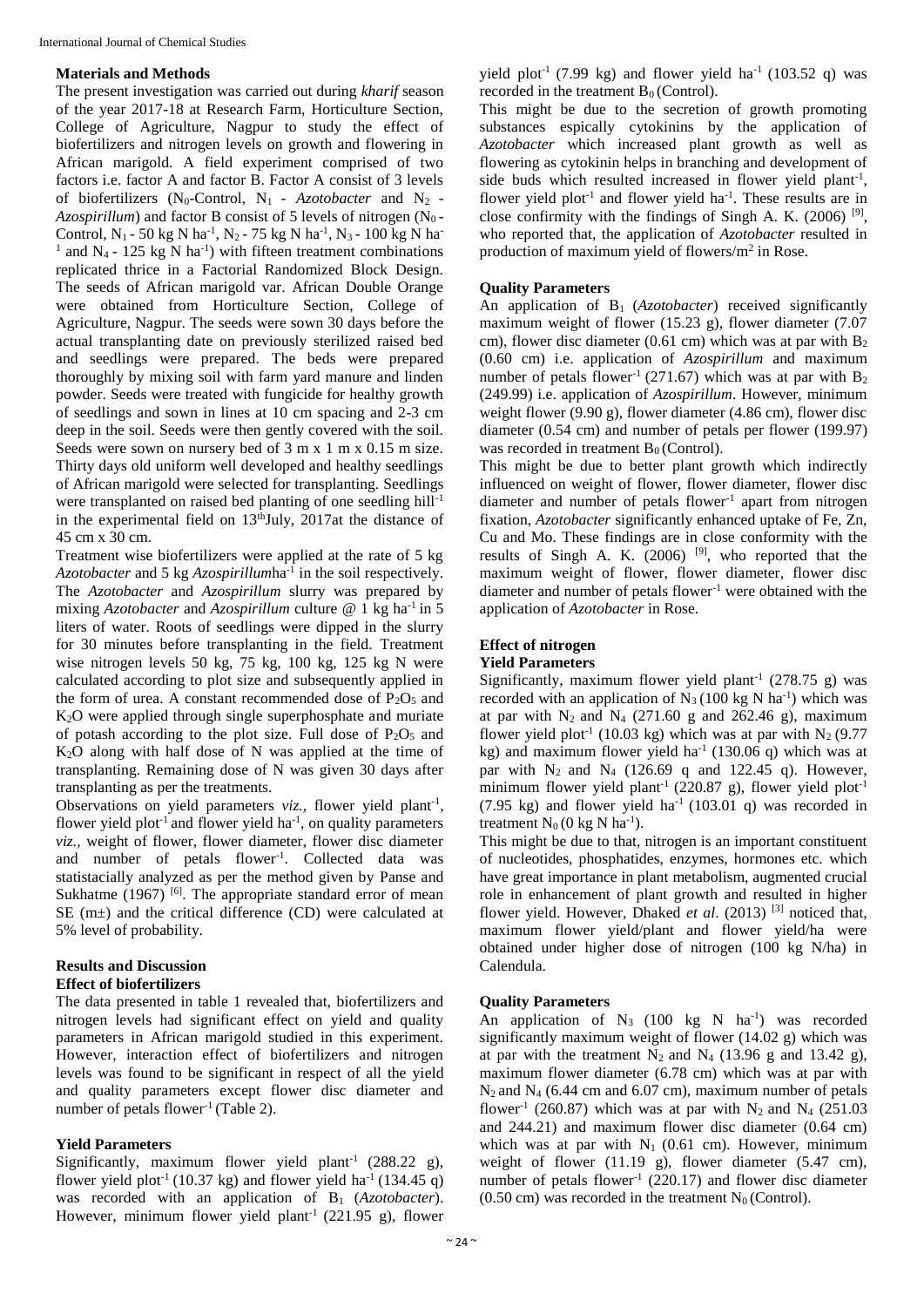This might be due to the nitrogen which helped in improving the protein synthesis, more metabolic transport, increased photosynthesis and cell multiplication and results in production of flowers having maximum weight, flower diameter, flower disc diameter and number of petals flower-1 . These findings are in close conformity with the results of Dhaked *et al.* (2013)  $^{[3]}$ , who reported that the maximum flower diameter, weight of single flower were obtained under higher dose of nitrogen (100 kg N/ha) However, Singh A. K.  $(2006)$ <sup>[9]</sup> revealed that, 60 kg N/ha produced maximum number of petals flower<sup>-1</sup> in Rose.

# **Interaction effect**

# **Yield Parameters**

Data presented in the Table 2 revealed that, the interaction effect due to biofertilizers and nitrogen levels on flower yield was found significant.

The maximum flower yield plant<sup>-1</sup> (320.34 g) was recorded in the treatment combination of B1N<sup>3</sup> (*Azotobacter* and 100 kg N ha<sup>-1</sup>) which was at par with treatments  $B_2N_3$ ,  $B_1N_2$  and  $B_1N_1$ (305.02 g, 299.46 g and 288.88 g) i.e. *Azospirillum* and 100kg N ha-1 , *Azotobacter* and 75 kg N ha-1 and *Azotobacter* and 50 kg N ha<sup>-1</sup> respectively. The maximum flower yield plot<sup>-1</sup>  $(11.53 \text{ kg})$  was recorded in the treatment combination of  $B_1N_3$ (*Azotobacter* and 100 kg N ha-1 ) which was at par with treatments  $B_2N_3$  and  $B_1N_2$  (10.98 kg and 10.78 kg) i.e. *Azospirillum* and 100kg N ha-1 and *Azotobacter* and 75 kg N ha<sup>-1</sup> respectively. The maximum flower yield ha<sup>-1</sup> (149.46 q) was recorded in the treatment combination of  $B_1N_3$  $(Azotobacter$  and 100 kg N ha<sup>-1</sup>) which was at par with the treatments  $B_2N_3$ ,  $B_1N_2$  and  $B_1N_1$  (142.33 q, 139.74 q and 134.68 q) i.e. *Azospirillum* and 100kg N ha-1 , *Azotobacter* and 75 kg N ha-1 and *Azotobacter* and 50 kg N ha-1 respectively. However, minimum flower yield plant<sup>-1</sup> (191.62 g), flower

This might be due to the role of nitrogen and *Azotobacter*  through atmospheric nitrogen fixation, better root proliferation, uptake of nutrients and water, higher photosynthetic activity and enhanced food accumulation which might have resulted in better plant growth and subsequently higher flower yield. However, Singh and Kumar  $(2016)$ <sup>[10]</sup> noticed that, the plant received treatment of  $A$ *zotobacter* + PSB + 50% N + 50% P + 100% K + FYM recorded, highest flower yield plant<sup>-1</sup>, maximum flower yield plot<sup>-1</sup> and maximum flower yield ha<sup>-1</sup> in Marigold.

# **Quality Parameters**

The interaction effect due to the biofertilizers and nitrogen levels on flower disc diameter and number of petals flower<sup>-1</sup> was found non-significant; however, it was significant in respect of weight of flower and diameter of flower (Table 2). The maximum weight of flower (16.87 g) and flower diameter  $(8.47 \text{ cm})$  which was at par with  $B_2N_3$ ,  $B_1N_2$  and  $B_1N_1$  (7.43) cm, 7.22 cm and 7.10 cm) i.e. *Azosprillum* and 100 kg N ha-1 , *Azotobacter* and 75 kg N ha-1 and *Azotobacter* and 50 kg N ha-<sup>1</sup> respectively recorded in the treatment combination of  $B_1N_3$ (*Azotobacter* and 100 kg N ha<sup>-1</sup>). However, minimum weight of flower (7.22 g) and flower diameter (3.98 cm) was recorded in  $B_0N_0$  (No biofertlizer and 0 kg N ha<sup>-1</sup>).

This might be due to combined application of *Azotobacter*  and nitrogen as *Azotobacter* is a free living bacteria and has specific role in fixing atmospheric N in soil which enhance the soil fertility and nitrogen encourages the formation of new cell, cell division and cell elongation. Kumar *et al*. (2009) noticed that, diameter of flower and fresh weight of flower were recorded highest under the treatment PSB + *Azotobacter*  $+$  full  $K + FYM + half N$  and P in African marigold

| <b>Treatments</b>               | <b>Flower vield</b>    | <b>Flower vield</b> | <b>Flower yield</b> | Weight of    | <b>Flower diameter</b> | <b>Flower</b> disc       | Number of                   |  |  |  |
|---------------------------------|------------------------|---------------------|---------------------|--------------|------------------------|--------------------------|-----------------------------|--|--|--|
|                                 | plant <sup>1</sup> (g) | $plot^{-1}(kg)$     | $ha^{-1}(q)$        | flower $(g)$ | (cm)                   | diameter (cm)            | petals flower <sup>-1</sup> |  |  |  |
| Factor A -Biofertilizers        |                        |                     |                     |              |                        |                          |                             |  |  |  |
| $Bo - No biofertilizer$         | 221.95                 | 7.99                | 103.52              | 9.90         | 4.86                   | 0.54                     | 199.97                      |  |  |  |
| $B_1 - Azotobacter$             | 288.22                 | 10.37               | 134.45              | 15.23        | 7.07                   | 0.61                     | 271.67                      |  |  |  |
| $B_2 - A z o$ spirillum         | 263.07                 | 9.47                | 122.73              | 13.19        | 6.22                   | 0.60                     | 249.99                      |  |  |  |
| $S.E(m)$ $\pm$                  | 4.54                   | 0.13                | 6.27                | 0.47         | 0.20                   | 0.01                     | 7.86                        |  |  |  |
| CD at $5\%$                     | 13.17                  | 0.38                | 18.17               | 1.37         | 0.57                   | 0.04                     | 22.79                       |  |  |  |
| Factor B - Nitrogen             |                        |                     |                     |              |                        |                          |                             |  |  |  |
| $N_0$ - 0 nitrogen              | 220.87                 | 7.95                | 103.01              | 11.19        | 5.47                   | 0.50                     | 220.17                      |  |  |  |
| $N_1$ - 50 kg ha <sup>-1</sup>  | 255.06                 | 9.18                | 118.95              | 11.27        | 5.48                   | 0.61                     | 226.43                      |  |  |  |
| $N_2$ - 75 kg ha <sup>-1</sup>  | 271.60                 | 9.77                | 126.69              | 13.96        | 6.44                   | 0.58                     | 251.03                      |  |  |  |
| $N_3$ - 100 kg ha <sup>-1</sup> | 278.75                 | 10.03               | 130.06              | 14.02        | 6.78                   | 0.64                     | 260.87                      |  |  |  |
| $N_4$ - 125 kg ha <sup>-1</sup> | 262.46                 | 9.45                | 122.45              | 13.42        | 6.07                   | 0.57                     | 244.21                      |  |  |  |
| $S.E(m)$ ±                      | 5.87                   | 0.17                | 2.95                | 0.61         | 0.25                   | 0.01                     | 10.15                       |  |  |  |
| CD at $5\%$                     | 17.00                  | 0.49                | 8.56                | 1.78         | 0.74                   | 0.05                     | 29.42                       |  |  |  |
| Interaction effect (A x B)      |                        |                     |                     |              |                        |                          |                             |  |  |  |
| $S.E(m) \pm$                    | 12.45                  | 0.36                | 6.27                | 1.30         | 0.54                   | 0.03                     | 21.54                       |  |  |  |
| CD at $5\%$                     | 36.07                  | 1.04                | 18.17               | 3.77         | 1.58                   | $\overline{\phantom{0}}$ |                             |  |  |  |

**Table 1:** Effect of biofertilizers and nitrogen levels on yield and quality in African marigold